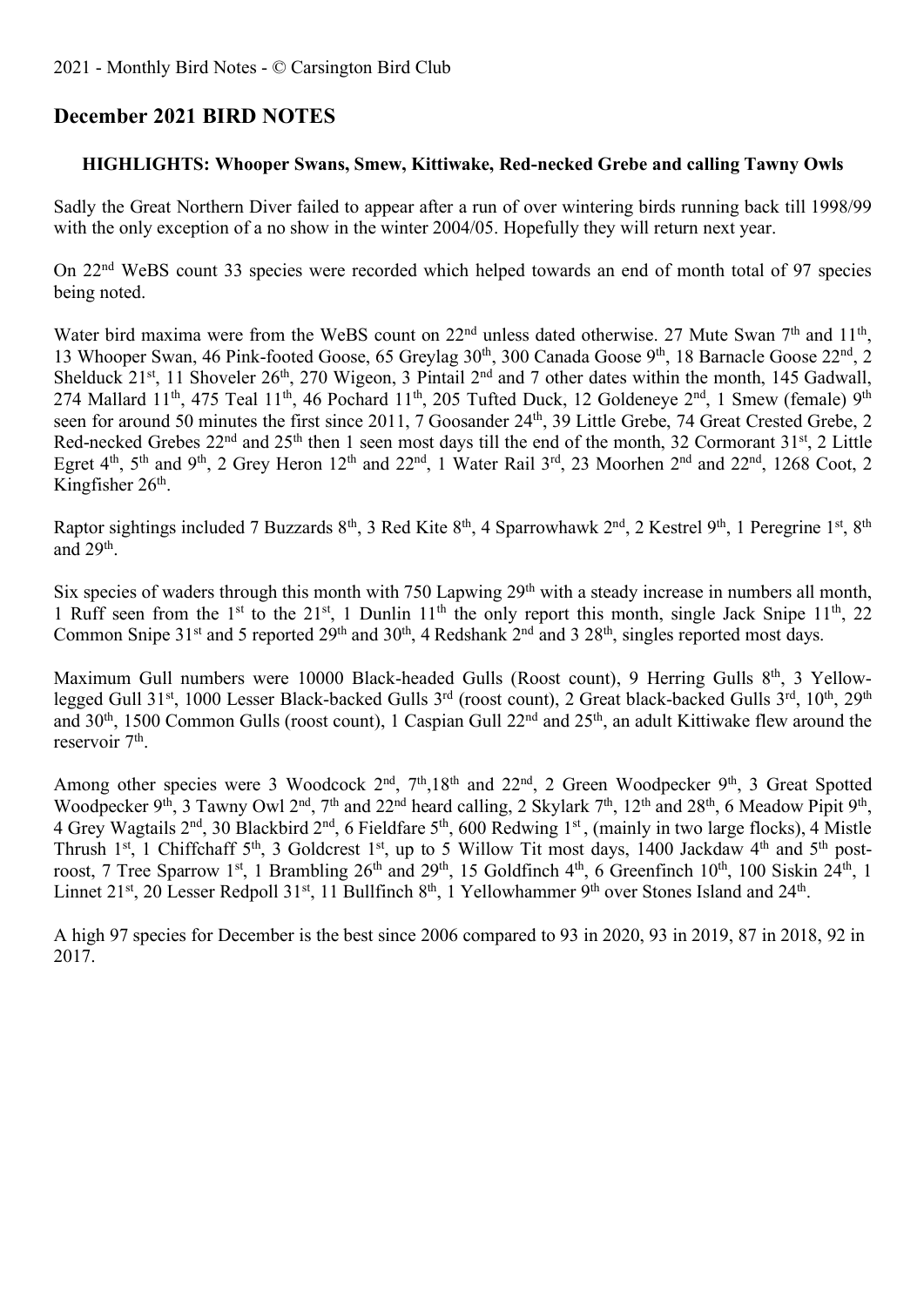# **NOVEMBER 2021 BIRD NOTES**

#### **HIGHTLIGHTS: Gannet, Great Northern Diver, Hawfinch, and Brent Goose**

On 7<sup>th</sup> WeBS count 20 species were recorded which helped towards an end of month total of 102 species being noted.

Water bird maxima were from the WeBS count on  $7<sup>th</sup>$  unless dated otherwise. 31 Mute Swan 18<sup>th</sup>, 9 Whooper Swan 13th, 75 Pink-footed Goose 4th, 19 Greylag 11th, 274 Canada Goose 22<sup>nd</sup>, 2 Barnacle Goose 8th, 1 Brent Goose (Pale Bellied) 8<sup>th</sup>, 3 Shelduck 22<sup>nd</sup>, 4 Shoveler 6<sup>th</sup> (2 male and 2 Female), 296 Wigeon 24<sup>th</sup>, 1 Pintail (Drake) 20<sup>th</sup>, 83 Gadwall 24<sup>th</sup>, 174 Mallard, 289 Teal 24<sup>th</sup>, 84 Pochard, 207 Tufted duck, 12 Goldeneye 24<sup>th</sup> and 8 reported 23<sup>rd</sup> and 26<sup>th</sup>, 8 Goosander 17<sup>th</sup>, 1 Great Northern Diver 17<sup>th</sup> (flew over), 42 Little Grebe, 75 Great Crested Grebe  $10<sup>th</sup>$  with good numbers all month, 37 Cormorant, 1 Juvenile Gannet made a short 5 minute appearance which was seen by 2 observers, 2 Little Egret 23<sup>rd</sup>, 3 Grey Heron 9th, 22<sup>nd</sup> and 29th, 2 Water Rail 8th, 34 Moorhen, 1395 Coot, 2 Kingfisher.19th.

Raptor sightings included 7 Buzzards 5<sup>th</sup> and 18<sup>th</sup>, 2 reports of a single Marsh Harrier 5<sup>th</sup> and 25<sup>th</sup> (25<sup>th</sup> sighting bird had red wing tags), 12 Red Kite 17<sup>th</sup>, with 2 records of 4 birds 1<sup>st</sup> and 5<sup>th</sup>, 3 Sparrowhawk 2<sup>nd</sup>, 22<sup>nd</sup> and 23<sup>nd</sup>, 2 Kestrel 9th, 1 Merlin 3rd, 1 Peregrine 3rd, 7th 22nd and 26th.

7 species of waders through this month with 16 Golden Plover  $3<sup>d</sup>$ , 611 Lapwing 21<sup>st</sup> with a steady increase in numbers all month, 1 Ruff seen from the 19<sup>th</sup> onwards, 6 Dunlin 5th,and 2 reported 3<sup>rd</sup>, 8th and 17th, 2 Jack Snipe  $6<sup>th</sup>$ , 9 Common Snipe 11<sup>th</sup>, 4 reported 16<sup>th</sup>, 1 Redshank reported most days.

Gull numbers were 10000 Black-headed Gulls 19<sup>th</sup> (roost estimate), 10 Herring Gulls 17<sup>th</sup>, 1 Yellow-legged Gull seen most days, 5000 Lesser Black-backed Gulls 15<sup>th</sup> (roost estimate) 2 Great black-backed Gulls 6<sup>th</sup>, 500 Common Gulls 19<sup>th</sup>, 1 Caspian Gull 2<sup>nd</sup>, 15<sup>th</sup>, 21<sup>st</sup> and 25<sup>th</sup>.

The first Woodcock of the season were noted with 1 reported 13<sup>th</sup>, 4 on 22<sup>nd</sup>, 2800 Woodpigeon flew south in a 4 hour period 3<sup>rd</sup>, 1 Rock Pipit 8<sup>th</sup> and 16<sup>th</sup>, 6 Grey Wagtails 4<sup>th</sup>, 8 Pied Wagtails 11<sup>th</sup>, 6153 Fieldfare flew Southwest in a 7 hour period 5<sup>th</sup>, 4525 Redwing flew Southwest over 3 hours 4<sup>th</sup>, 7 Mistle Thrush 18<sup>th</sup>, 1 Chiffchaff 26<sup>th</sup>, 6 Willow Tit 11<sup>th</sup> in 3 different areas of the reservoir, 2769 Starling flew West between 07:00 and 14:00 5<sup>th</sup>, 9 Tree Sparrow 16<sup>th</sup>, 2 Brambling 6<sup>th</sup> and 13<sup>th</sup>, 80 Goldfinch 9<sup>th</sup>, 10 Greenfinch 9<sup>th</sup>, 100 Siskin 12<sup>th</sup> with a flock of 90 in Hall Wood, 4 Hawfinch flying Southwest  $5<sup>th</sup>$ , 16 Lesser Redpoll 17<sup>th</sup>.

Previous year counts for November 101 in 2020, 95 in 2019, 93 in 2018, 101 in 2017.

Recorder: Robert Chadwick: rob.chadwick322@gmail.com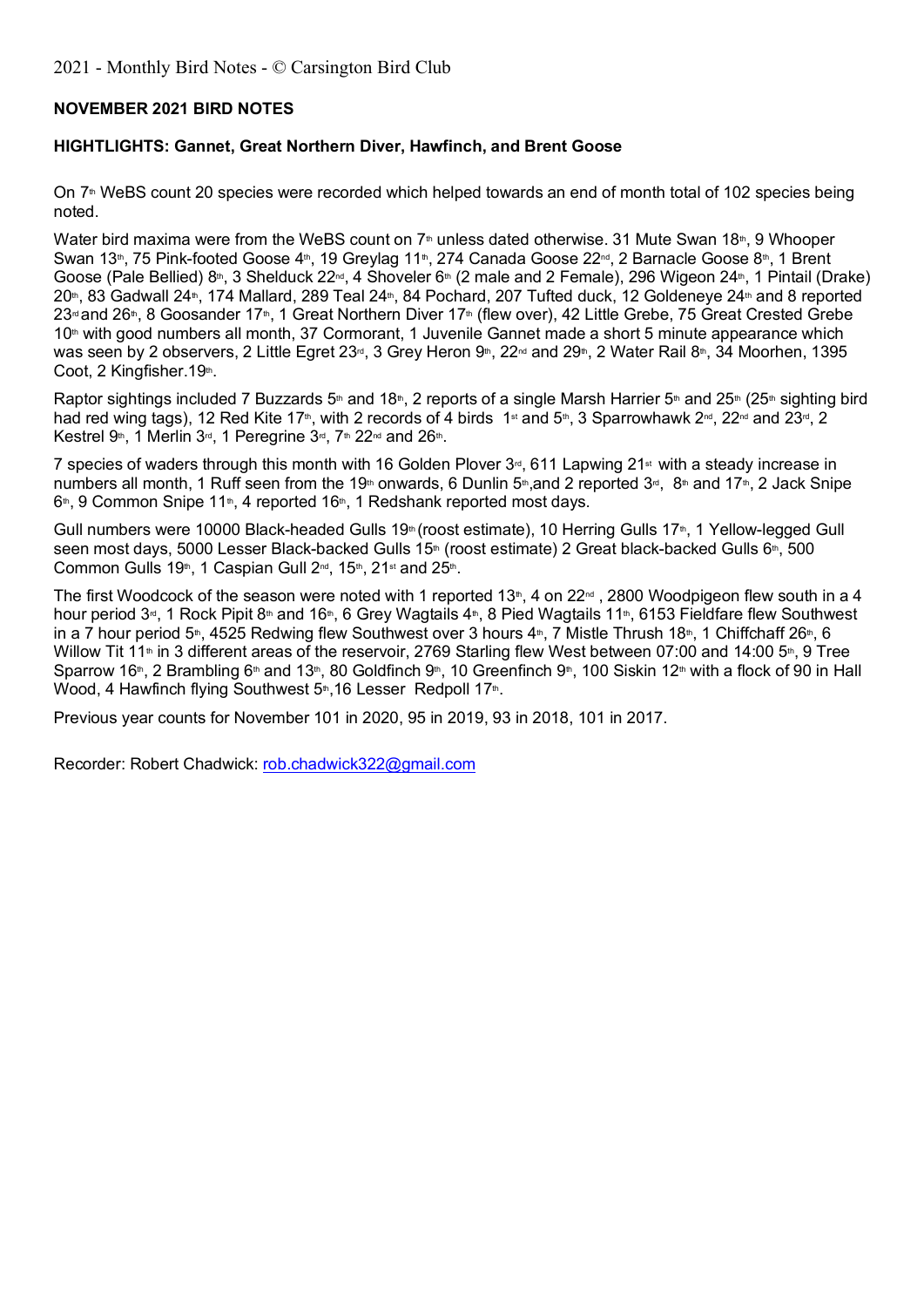# **OCTOBER 2021 BIRD NOTES**

#### **HIGHLIGHTS: Scaup, Pintail, Spoonbill, Osprey, Jack Snipe, Snow Bunting and returning Redwings**

On WeBS count 68 species were recorded which helped towards an end of month total of 104 species being noted.

Water bird maxima were from the WeBS count on  $10<sup>th</sup>$  unless dated otherwise. 32 Mute Swan 11<sup>th</sup>, 3 Whooper Swan 21<sup>st</sup>, 220 Pink-footed Goose flew over 11<sup>th</sup> in a south easterly direction with other sighting on 6<sup>th</sup>, 10<sup>th</sup>, 13th and 21st, 800 Greylag 1st, 1300 Canada Goose 2<sup>nd</sup>, 11 Barnacle Goose 1st, 1 Shelduck 23<sup>rd</sup> and 29th, 4 Shoveler also reported  $3\pi$ , 14<sup>th</sup> and 26<sup>th</sup>, 312 Wigeon 31<sup>st</sup>, 7 Pintail 2<sup>nd</sup> and 4<sup>th</sup> also reported 3<sup>rd</sup> and 14<sup>th</sup>, 52 Gadwall and good numbers 3<sup>rd</sup>, 13<sup>th</sup>, 18<sup>th</sup> and 31<sup>st</sup>, 127 mallard, 124 Teal, 1 drake Mandarin 21<sup>st</sup>, 99 Pochard, 4 Scaup 31<sup>st</sup>, 1 on 13<sup>th</sup>, 207 Tufted duck, 1 Common Scoter 13<sup>th</sup>, 1 Goldeneye 28<sup>th</sup> and 31<sup>st</sup>, 2 Goosander 11<sup>th</sup>, 21<sup>st</sup>, 31 Little Grebe, 49 Great Crested Grebe, 51 Cormorant 21st, 4 Little Egret 2<sup>nd</sup>, 2 Great White Egret 9th and 24th, 7 Grey Heron, 1 Juvenile Spoonbill reported 9<sup>th</sup> on Horseshoe Island and Sheepwash early morning on the WeBS count, 1 Water Rail 11<sup>th</sup>, 13<sup>th</sup>, 26 Moorhen, 1223 Coot, 2 Kingfisher.

Raptor sightings included 1 Osprey on 3<sup>rd</sup>, 21<sup>st</sup> seen taking a fish by a fisherman out on his boat, 10 Buzzards with smaller numbers reported most days, 6 Red Kite  $24<sup>th</sup>$  with 8 records for the month , 3 Sparrowhawk 14 $<sup>th</sup>$ , 3 Kestrel</sup> 2<sup>nd</sup>, 1 Peregrine 23<sup>rd</sup>.

7 species of waders through this month with 1 Ringed Plover 25th,  $27<sup>th</sup>$ , 400 Lapwing  $27<sup>th</sup>$ , 26 Dunlin  $24<sup>th</sup>$ , 1 on  $8<sup>th</sup>$ .  $9$ th, 14th and 18th, 11 Common Snipe 24th, 2 Jack Snipe 23rd, 1 reported 18th and 19th in Hopton reedbed, 2 Curlew  $14<sup>th</sup>$ , 1 Redshank 26<sup>th</sup>.

Gull numbers were 9000 Lesser Black-Backed Gull 11<sup>th</sup>, 8000 Black-headed Gulls 20<sup>th</sup>, 2 Yellow-legged Gulls 25<sup>th</sup>, 2 Great black-backed Gulls 1st and 31st, 6 Common Gulls  $20^{\text{th}}$ , Caspian Gull reported  $20^{\text{th}}$  and  $29^{\text{th}}$ , 1 Herring Gull 27th.

The Last Swallows of the year were noted 2<sup>nd</sup>, 108 Meadow Pipits 2<sup>nd</sup>, 1 Rock Pipit over Stones island on 25<sup>th</sup>, 6 Grey Wagtails 2<sup>nd</sup>, 3<sup>rd</sup>, 15 Pied Wagtails 3<sup>rd</sup>, 8990 Woodpigeon flew south in a 3 hour period 21<sup>st</sup> with another 1600  $23<sup>d</sup>$  within a 4 hour period, 2100 Redwing 14<sup>th</sup> over a 2.5 hour period with large numbers reported most days, 2 Blackcap 3<sup>rd</sup>, 11 Chiffchaff 3<sup>rd</sup>, Willow Tit still present around Stones island, 230 Starling 14<sup>th</sup>, 1 Brambling 10<sup>th</sup>, 11<sup>th</sup>, 19<sup>th</sup> and 23<sup>rd</sup>, 75 Siskin 19<sup>th</sup>, 14 Lesser Redpoll 23<sup>rd</sup>, 1 Snow Bunting probable adult female reported from 5<sup>th</sup> to 24<sup>th</sup> spending all of its time around the Dam wall at Millfields end. This proved a very popular bird which attracted many Derbyshire birders to Carsington.

Previous year counts for October 106 in 2020, 103 in 2019, 106 in 2018, 108 in 2017

Recorder: Robert Chadwick: rob.chadwick322@gmail.com